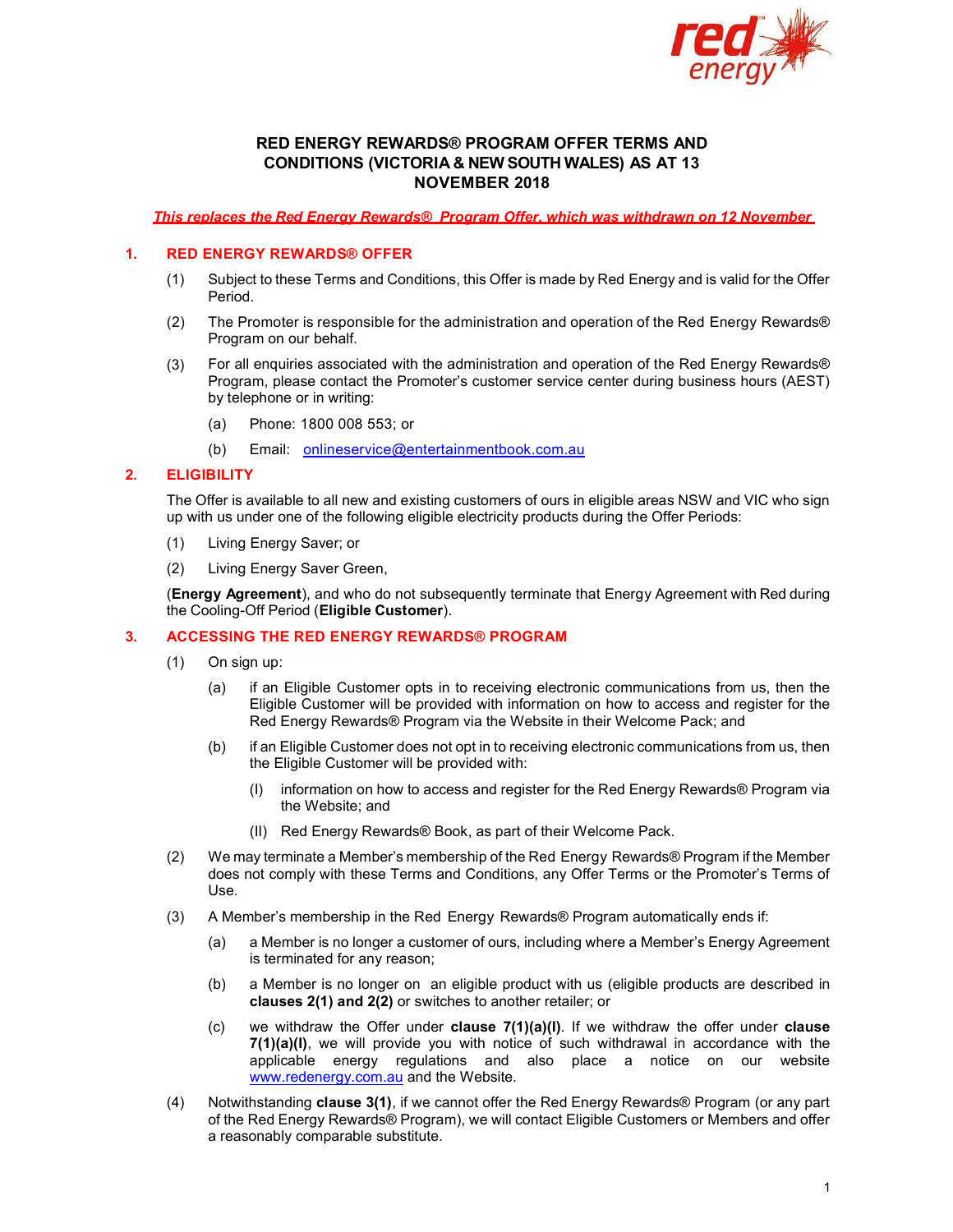

# 4. CHANGES TO BENEFITS

- (1) All Benefits available from the Red Energy Rewards® Program are accessible via the Website and/or Red Energy Rewards® Book (if you are eligible for such book). The Benefits are subject to availability and to the Offer Terms. If there is any inconsistency between the Offer Terms, these Terms and Conditions and the Promoter's Terms of Use, the Offer Terms shall prevail.
- (2) Much of the information on the Website is provided by Participating Partners. Whilst the Promoter believes that Participating Partners are reliable sources of this information, we will not be responsible for the accuracy or currency of such information.
- (3) Participating Partners may change, modify, withdraw or cancel their respective Benefits from the Red Energy Rewards® Program at any time. We will, through the Promoter, endeavor to provide you with as much notice as possible via the Website of any change but we will not be liable to any person for failure to provide such notice.

## 5. USE OF THE RED ENERGY REWARDS® PROGRAM

- (1) By becoming a Member of the Red Energy Rewards® Program a Member agrees to comply with, and be bound by, these Terms and Conditions, the Promoter's Terms of Use and the Offer Terms.
- (2) A Member may not use the Red Energy Rewards® Program for any purpose that is unlawful or prohibited by these Terms and Conditions or the Promoter's Terms of Use, or to solicit the performance of any illegal activity or other activity, which infringes the rights of us, the Promoter or others.
- (3) The Red Energy Rewards® Program is non-transferable and cannot be redeemed for cash.
- (4) A Member acknowledges and agrees that:
	- (a) the methods for purchasing a Participating Retailer's goods and/or services is determined by that Participating Retailer in its sole and absolute discretion;
	- (b) it is responsible and liable for the payment of any and all postage, delivery, transport and other associated charges that in any way relates to the purchase of goods and/or services from Participating Retailers as part of the Red Energy Rewards® Program; and
	- (c) that we are not a party to any transaction you make with a Participating Partner arising out of your acceptance of any related Offer Terms or Benefit, and shall not be responsible for or liable in any way in relation to that transaction or Benefit.
- (5) We may refer you to third party websites on the Website. We have no influence on the design and content of those third party websites. We or the Promoter will not be liable for the contents of any linked pages of third parties to the Website.

## 6. PRIVACY

We collect information from you when you became a Member and/or use the Website such as your name, membership number and program usage (including but not limited to, your usage history, your buying history (including but not limited to, your purchases, total amount (\$) spend and total amount (\$) saved)), your opinions, product preferences, products viewed and other usage history. This information will be used for the purposes of providing you with the full range of services available through the Website under the Red Energy Rewards® Program, to manage our relationship and your information with the Promoter and to use your information for complaint handling purposes, auditing purposes, research purposes, product development, to develop target marketing which we think may be of interest to you and/or to retain you as a customer of ours. The Promoter will provide us with information it collects from the Website (as stated above), so that we can use that information for the purposes stated in this clause 6. We are committed to protecting your privacy and the personal information of Members in accordance with the Privacy Act 1988 (Cth), including the Australian Privacy Principles. For further information, please phone us on 131 806 or to receive a copy of our privacy policy (which is also available at www.redenergy.com.au/privacy). Our privacy policy also sets out details on disclosures we may make to our related companies, service providers, government and regulatory authorities and professional advisers, how you may access and correct your personal information, and how complaints may be made and will be handled.

## 7. MISCELLANEOUS

- (1) Notwithstanding any other provision in these Terms and Conditions:
	- (a) Red may:
		- (I) suspend or withdraw all or any part of this Offer for any reason and at any time; and/or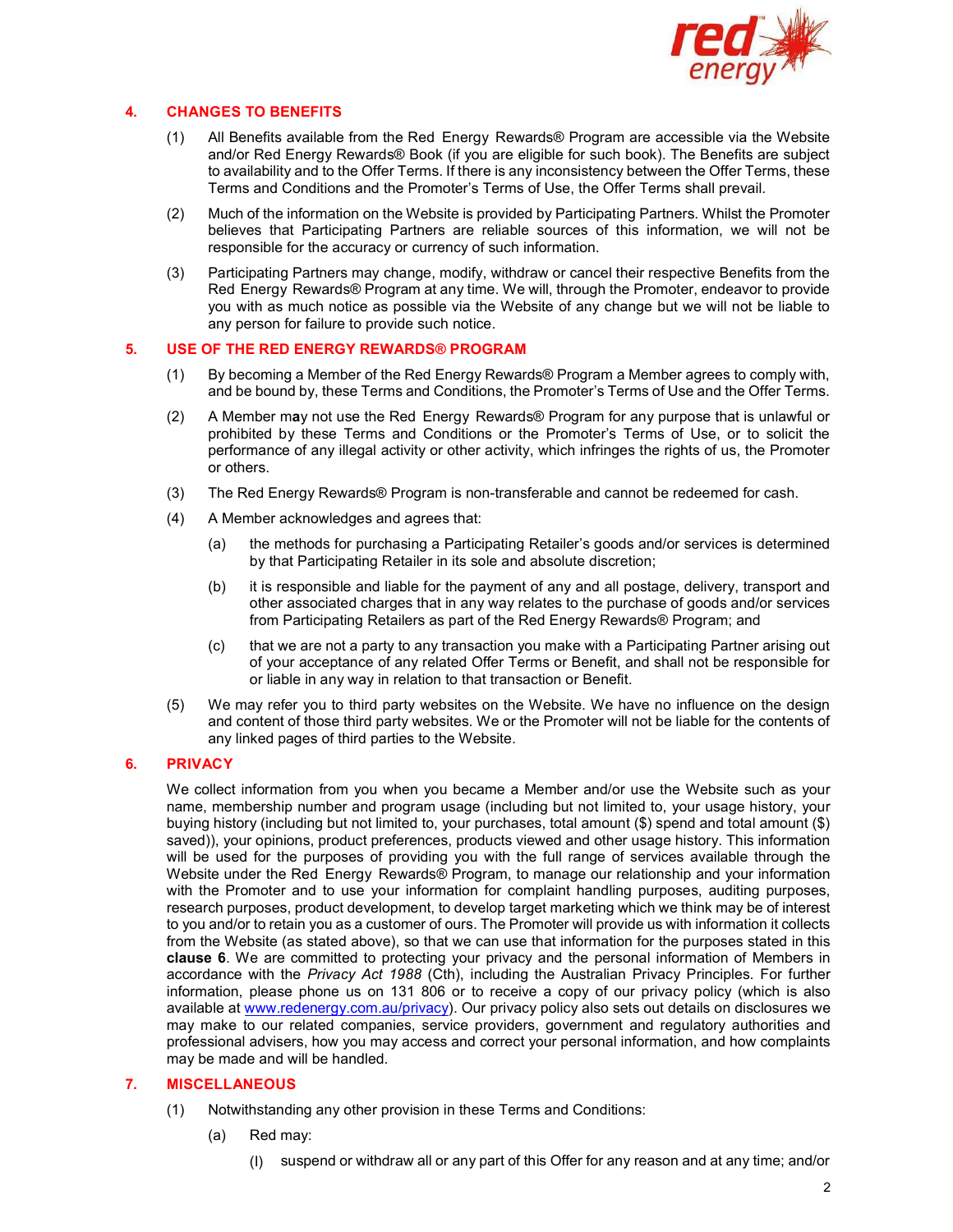

- (II) vary the terms or content of all or any part of this Offer, including (without limitation) any time or date in this Offer and these Terms and Conditions; and
- (b) to the extent permitted by law, Red will not be liable to any person for any cost, loss, damage, liability, expense or claim arising, whether directly or indirectly, in connection with the Offer, including the Red Energy Rewards® Program or the Website.
- $(2)$  If Red suspends, withdraws or varies these terms and conditions under **clause 7(1)(a)**,Red will promptly publish such suspension, withdrawal or variation on its website (at https://www.redenergy.com.au/terms-and-conditions/], the Website and notify impacted customers where required under these Terms and Conditions. Red reserves the right to keep public copies of expired offers in relation to the Red Energy Rewards® Program on the website as reference for customers who may continue to be on the offers.
	- (3) If any terms or clause of these Terms and Conditions is or becomes invalid or is unenforceable, then the other terms will remain valid and in effect.
	- (4) Nothing in these terms and conditions is intended to create a partnership, joint venture or agency relationship between us, the Promoter or any Participating Partner.
	- (5) The law applying in the State or Territory in which the Eligible Customer's supply address is located applies to this Offer and these Terms and Conditions.

#### 8. DEFINITIONS

In these terms and conditions:

- (1) Benefit means the discounts, special offers and other benefits provided by Participating Partner to the Promoter for the benefit and use of Members;
- (2) Cooling-Off Period means 10 Business Days from the day an Eligible Customer receives a copy of their energy supply agreement, or (if applicable) within such longer period as prescribed the Australian Consumer Law;
- (3) Eligible Customer has the meaning given to that term in clause 2;
- (4) Launch Date means 13 November 2018;
- (5) Member means an Eligible Customer who has completed the registration process for the Red Energy Rewards® Program via the Website (which includes the acceptance of these Terms and Conditions and the Promoter's Terns of Use) or an Eligible Customer who has received a Red Energy Rewards® Book;
- (6) Offer means this Red Energy Rewards® Program offered by Red;
- (7) Offer Period means the period on and from the Launch Date up to and including the date on which the Red Energy Rewards® Program is withdrawn or suspended in accordance with **clause** 7(1)(a)(I);
- (8) Offer Terms means any terms and conditions specified on the Website or Participating Partner website in relation to a specific Benefit;
- (9) Participating Partner means a supplier of Benefits that are made available to Members via the Red Energy Rewards® Program in respect of which various discounts, special offers and other benefits may be claimed by Members subject to any conditions determined by those retailers;
- (10) Promoter means Entertainment Publications Australia Pty Limited ABN 85 065 011 903 of 55 Herbert Street, Artarmon NSW 2064;
- (11) Promoter's Terms of Use means the Promoter's terms of use applicable to Members':
	- (a) use of the Website, including the Promoter's Website terms of use, privacy collection statements and policies, as provided on the Website;
	- (b) use of the Red Energy Rewards® Book, which can be found https://redenergy.frequentvalues.com.au/Rules-of-Use
- (12) Red Energy Rewards® Book means the rewards book published by Entertainment Publications, containing the Benefits;
- (13) Red Energy Rewards® Program means the shopping program that allows Members to obtain Benefits by shopping with Participating Partners through the Website and through the Red Energy Rewards® Book;
- (14) Red or we or our or us means Red Energy Pty Limited ABN 60 107 479 382 of 570 Church Street,